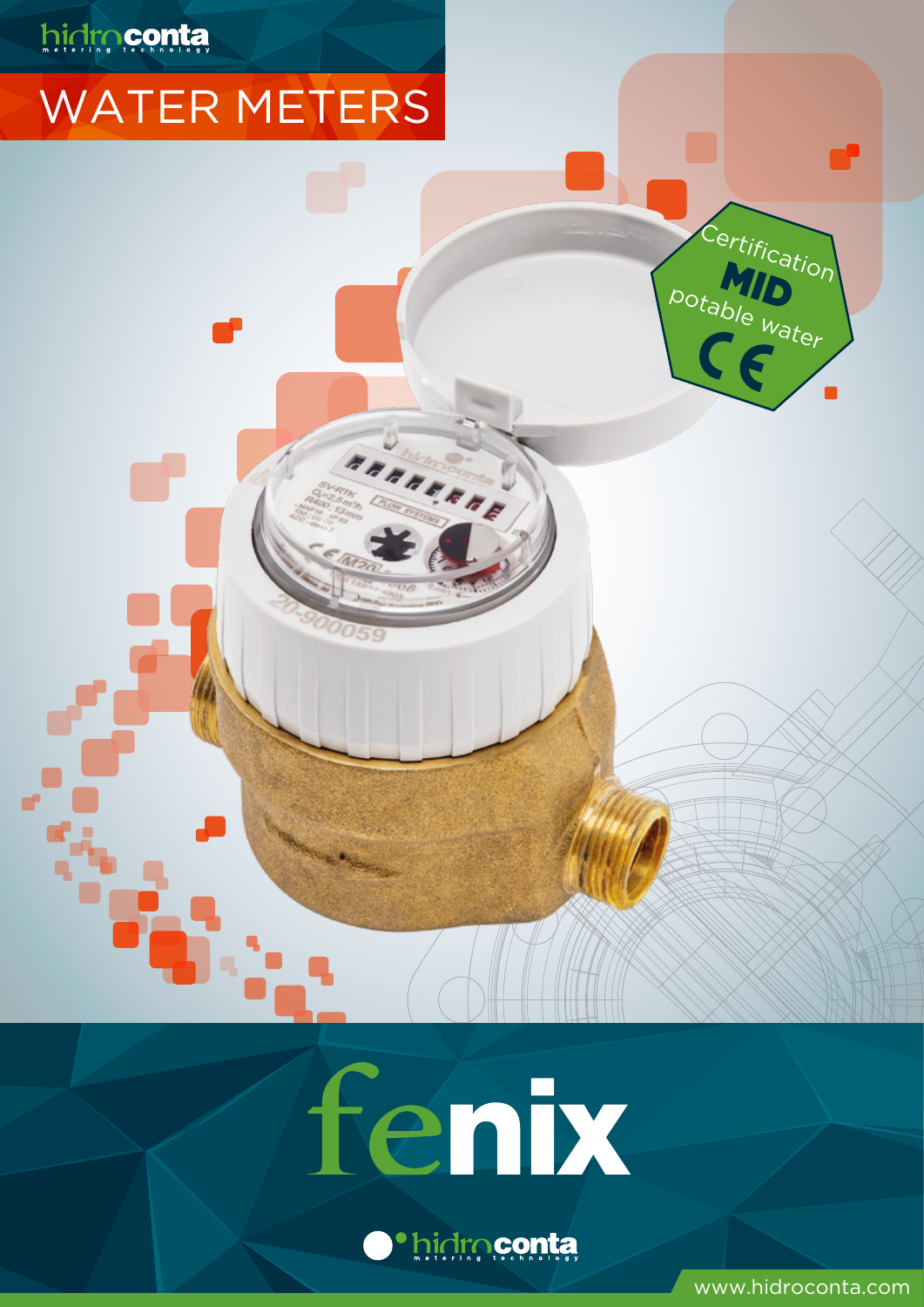

Al rights reserved. © Copyright. 2016 HIDROCONTA. S.A.

WHEN WATER COUNTS WWW.hidroconta.com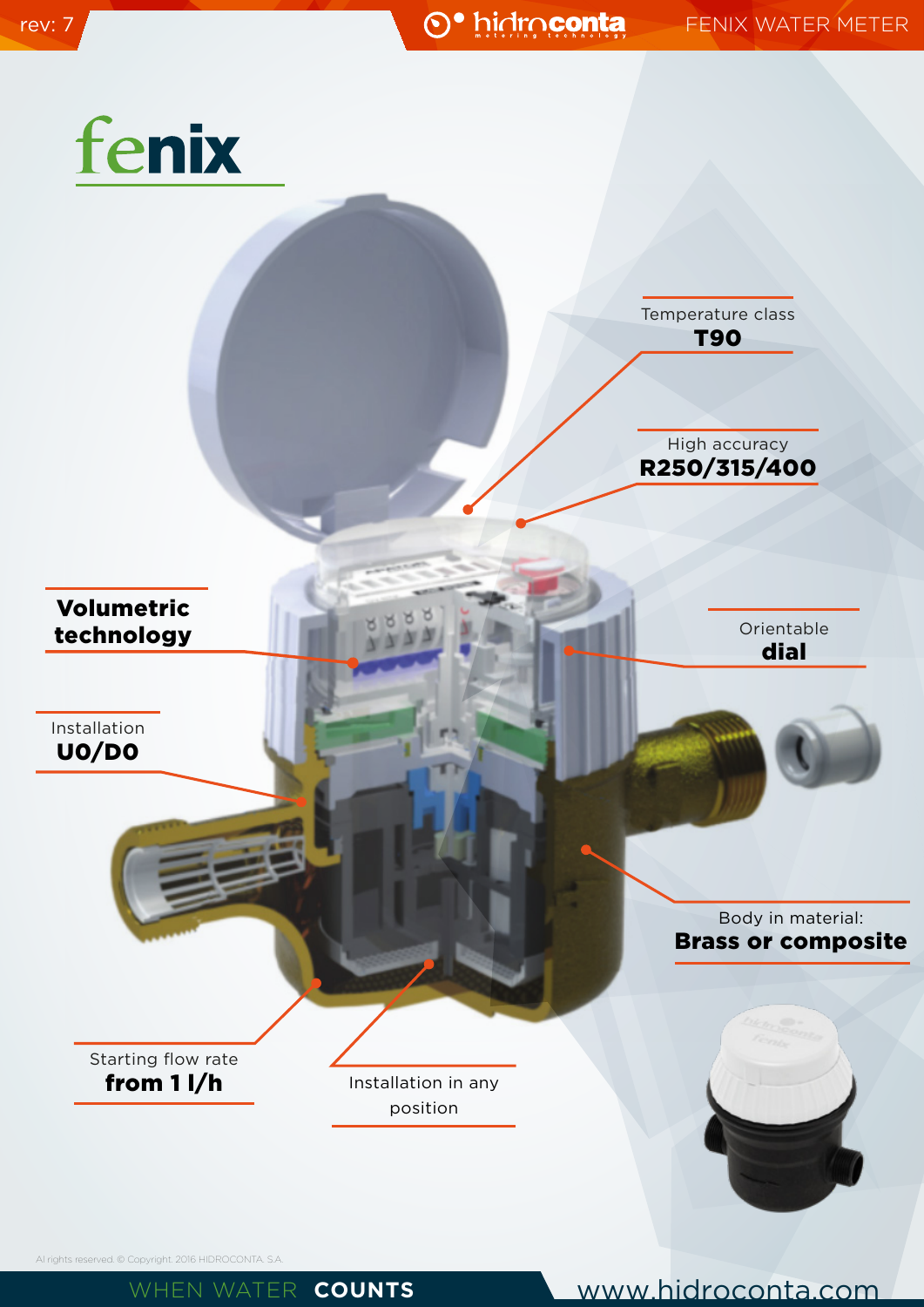### rev: 7 FENIX WATER METER

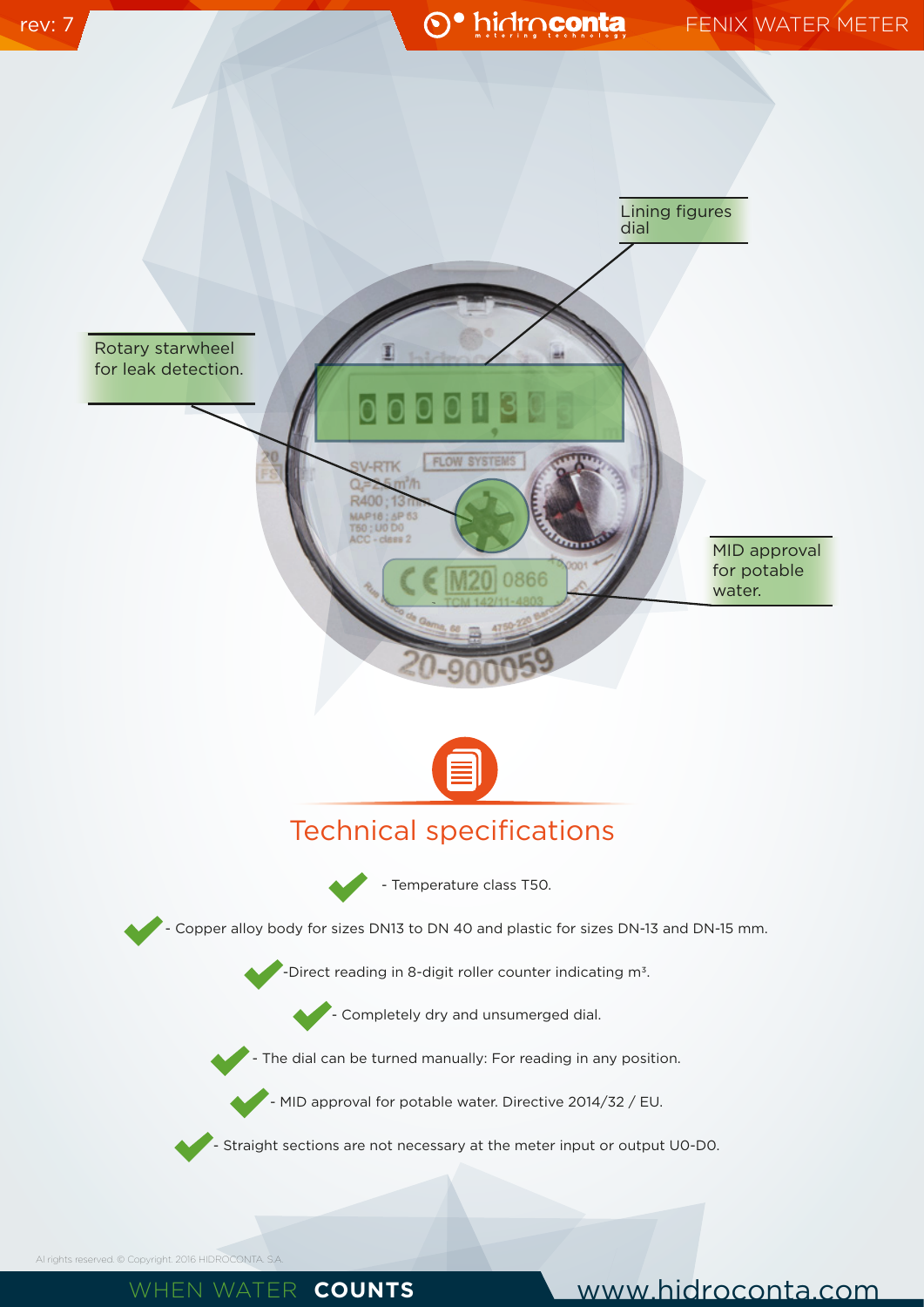## rev: 7 FENIX WATER METER



### Dimensions

| <b>Calibre</b> |             | $\mathsf{h}$ | н   |         | D   | Weight<br>with<br><b>Coupling</b> | Weight<br>with<br><b>Coupling</b> | <b>Material</b> |
|----------------|-------------|--------------|-----|---------|-----|-----------------------------------|-----------------------------------|-----------------|
| mm             | <b>Inch</b> |              | mm  |         |     | Kg                                |                                   |                 |
| 13             | 1/2"        | 28           | 130 | 115     | 97  | 0.66                              | G 7/8" x 3/4"                     | Composite       |
| 15             | 1/2"        | 28           | 130 | 115     | 97  | 0.64                              | $G \frac{3}{4}$                   | Composite       |
| 13             | 1/2"        | 28           | 114 | 115     | 84  | 1,24                              | G 7/8" $\times$ 3/4"              | <b>Brass</b>    |
| 15             | 1/2"        | 28           | 114 | 115/165 | 84  | 1,20                              | G3/4"                             | <b>Brass</b>    |
| 20             | 3/4"        | 55           | 130 | 190     | 90  | 1,30                              | G''                               | <b>Brass</b>    |
| 25             | 111         | 50           | 140 | 260     | 103 | 2,50                              | G11/4"                            | <b>Brass</b>    |
| 32             | $1 - 1/4"$  | 60           | 158 | 260     | 140 | 4,34                              | G11/2"                            | <b>Brass</b>    |
| 40             | $1 - 1/2"$  | 70           | 181 | 300     | 170 | 6,72                              | G2"                               | <b>Brass</b>    |





## Technical specifications

|    | <b>Calibre</b> | $Q_4$   | $Q_3$           | $Q_2$ | $Q_1$ | <b>Starting</b><br><b>Flow Rate</b> | Minimum<br><b>Reading</b> | Maximum<br><b>Reading</b> | <b>Ratio</b> | <b>Body</b><br><b>Marterial</b> |
|----|----------------|---------|-----------------|-------|-------|-------------------------------------|---------------------------|---------------------------|--------------|---------------------------------|
| mm | <b>Inch</b>    | $m^3/h$ |                 |       |       | 1/h                                 | m <sup>3</sup>            |                           |              |                                 |
| 13 | 1/2"           | 3.125   | 2.5             | 0.013 | 0,008 |                                     | 0.00002                   | 99999                     | 315          | Composite                       |
| 15 | 1/2"           | 3.125   | 2,5             | 0.013 | 0.008 |                                     | 0.00002                   | 99 999                    | 315          | Composite                       |
| 13 | 1/2"           | 3.125   | 2,5             | 0.010 | 0.006 |                                     | 0.00002                   | 99 999                    | 400          | <b>Brass</b>                    |
| 15 | 1/2"           | 3.125   | 2,5             | 0.010 | 0,006 |                                     | 0.00002                   | 99 999                    | 400          | <b>Brass</b>                    |
| 20 | 3/4"           | 5       | 4               | 0,016 | 0.010 | 2                                   | 0.00002                   | 99 999                    | 400          | <b>Brass</b>                    |
| 25 | 11             | 7.875   | 6,3             | 0.032 | 0.020 | 5                                   | 0.00002                   | 99 999                    | 315          | <b>Brass</b>                    |
| 32 | $1 - 1/4"$     | 12,5    | 10 <sup>°</sup> | 0.064 | 0.040 | 10                                  | 0.00002                   | 99 999                    | 250          | <b>Brass</b>                    |
| 40 | $1 - 1/2"$     | 20      | 16              | 0,102 | 0.064 | 20                                  | 0.00002                   | 99 999                    | 250          | <b>Brass</b>                    |

Al rights reserved. © Copyright. 2016 HIDROCONTA. S.A.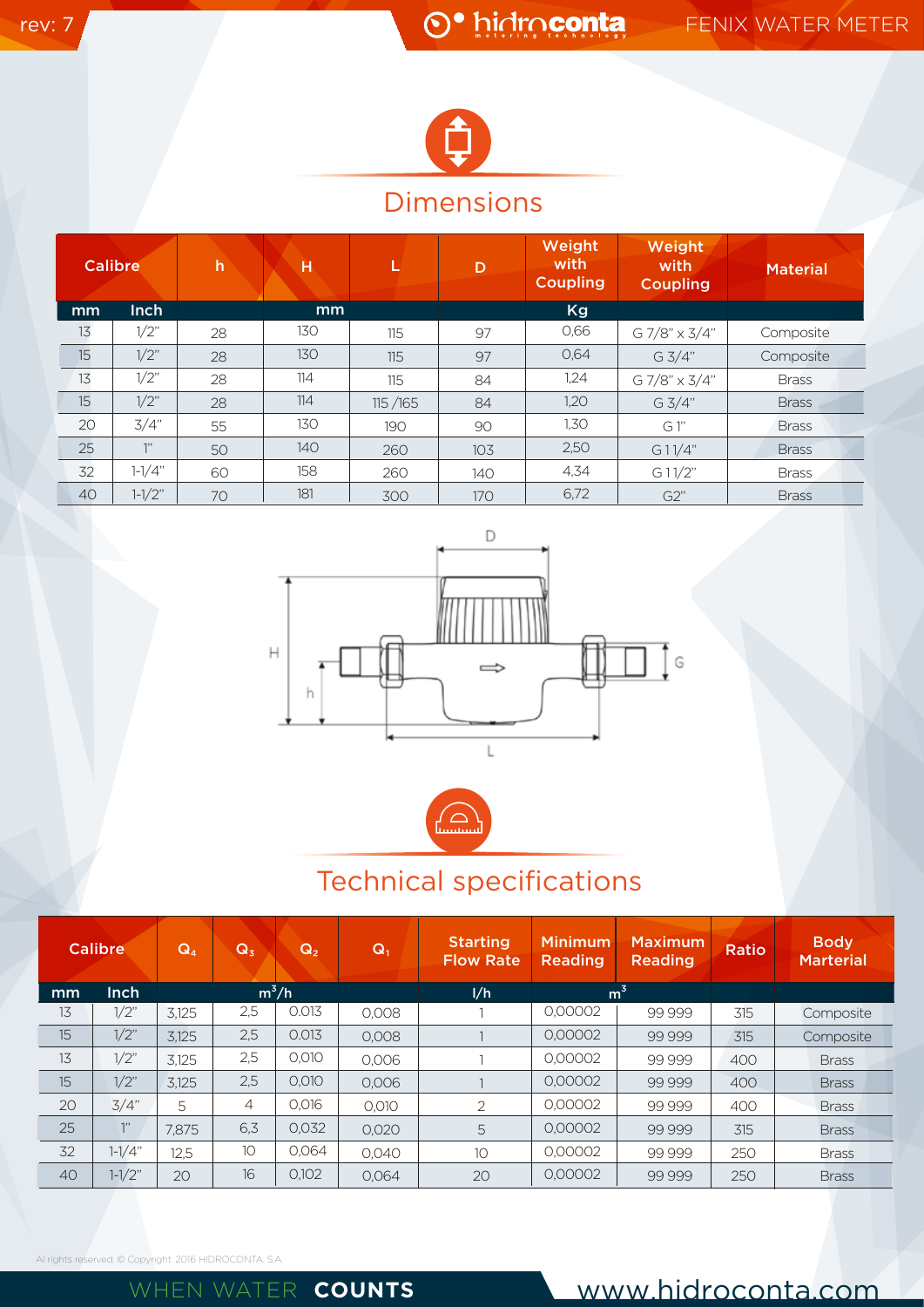### rev: 7 FENIX WATER METER



Room temperature Maximum pressure  $0.1 \degree C \sim 50 \degree C$   $\leq 16 \text{ bar}$ 



### Working conditions Maximum permissible error

| Range               | Error $(\%)$ |
|---------------------|--------------|
| $Q_1 \le Q \le Q_2$ | ±5%          |
| $Q_2 \le Q \le Q_4$ | $+2%$        |



Pressure loss curve





Flow error curve



Al rights reserved. © Copyright. 2016 HIDROCONTA. S.A.

#### WHEN WATER COUNTS WWW.hidroconta.com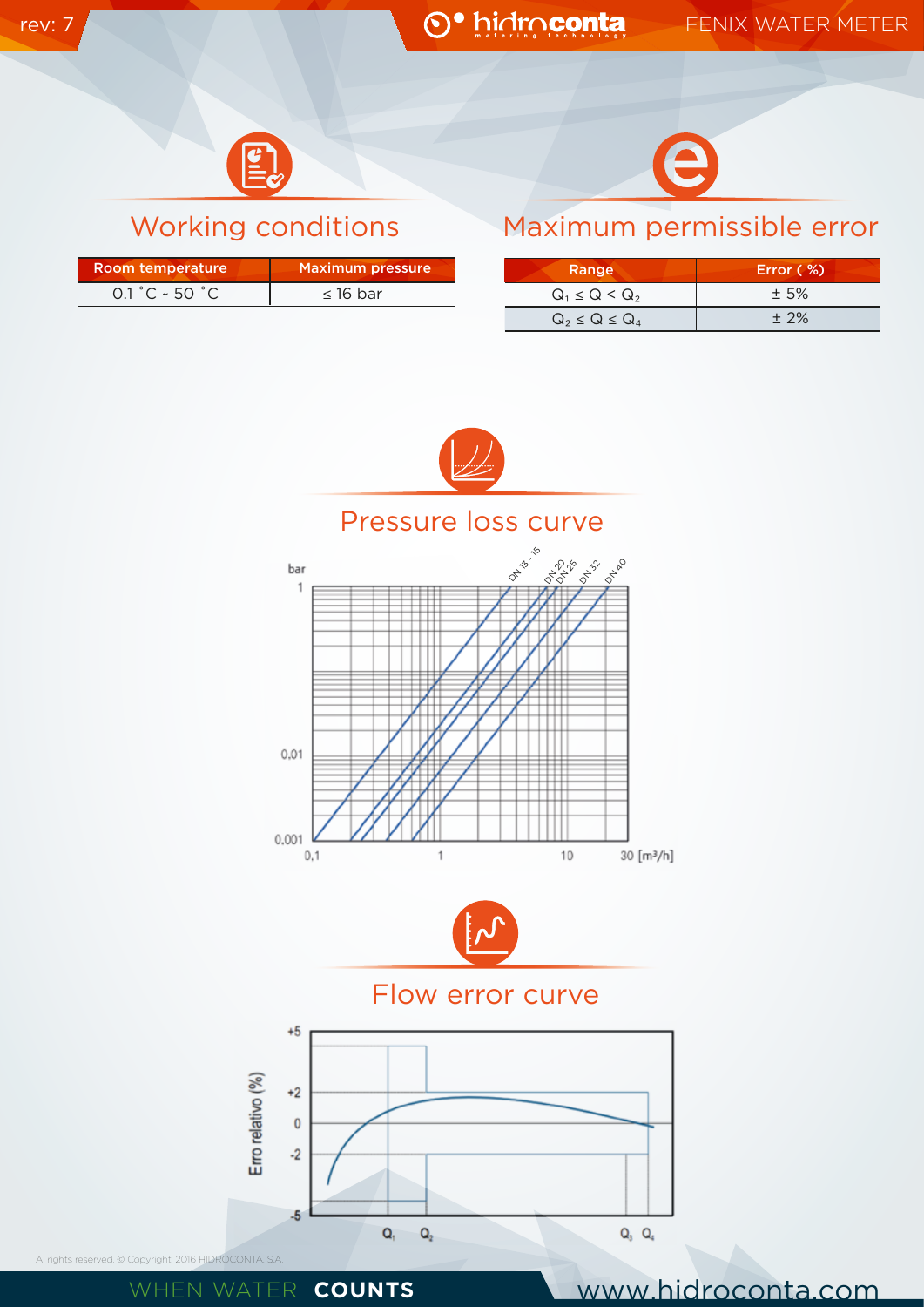#### **Installation instructions**

- The meters must always be full of water when operating, minimum presure 0,3 bar, and installed below the slope of the rest of the pipeline. This stops air pockets from forming inside.

- If there is air in the pipeline, suckers must be fitted to avoid incorrect readings. If the water in the pipeline contains large suspended particles, an initial screening filter should be installed.

- Fit a valve upstream from the meter to facilitate maintenance or repair.

- A new pipeline should be drained before fitting a meter to eliminate particles.

- Do not force the meter during assembly; avoid tension or torsional stress, especially to the threaded connections.



#### 1- Which is the difference between dry dial, wet dial and semi-dry water meter dial?

On water meters with dry dial the reading mechanism (clock) is tightly separated from the wet chamber of the meter.

On Wet dial water meter the watch is totally immersed in the fluid.

For water meters with semi-dry dial, the reading mechanism is totally immersed in the fluid but the dial is partially serrated and protected by a sealed capsule.

#### 2- What are the ranges of measurement and precision?

The measuring range of the meters is determined by the Directive MID 2014/32 / UE establishing the ratio between the value of the permanent flow (Q3) and that of the minimum flow (Q1). The water meter can measure up to the maximum flow rate (Q4) for short periods of time without deterioration. The maximum permissible error, positive or negative, in volumes between the transition flow (Q2) (included) and the overload flow (Q4) would be 2% with a water temperature  $\leq$  30 ° C. The maximum permissible error, positive or negative, in volumes between the minimum flow rate (Q1) and the transition flow (Q2) (excluded) would be 5%.

#### 3- The MID directive and its compliance

The MID Directive (2014/32 / EU Measuring Instruments Directive) is a directive of the European Union whose purpose is to harmonize the different aspects of Legal Metrology in the member states. The most important aspect of this directive is that equipment in possession of a MID certificate can be used in the EU.